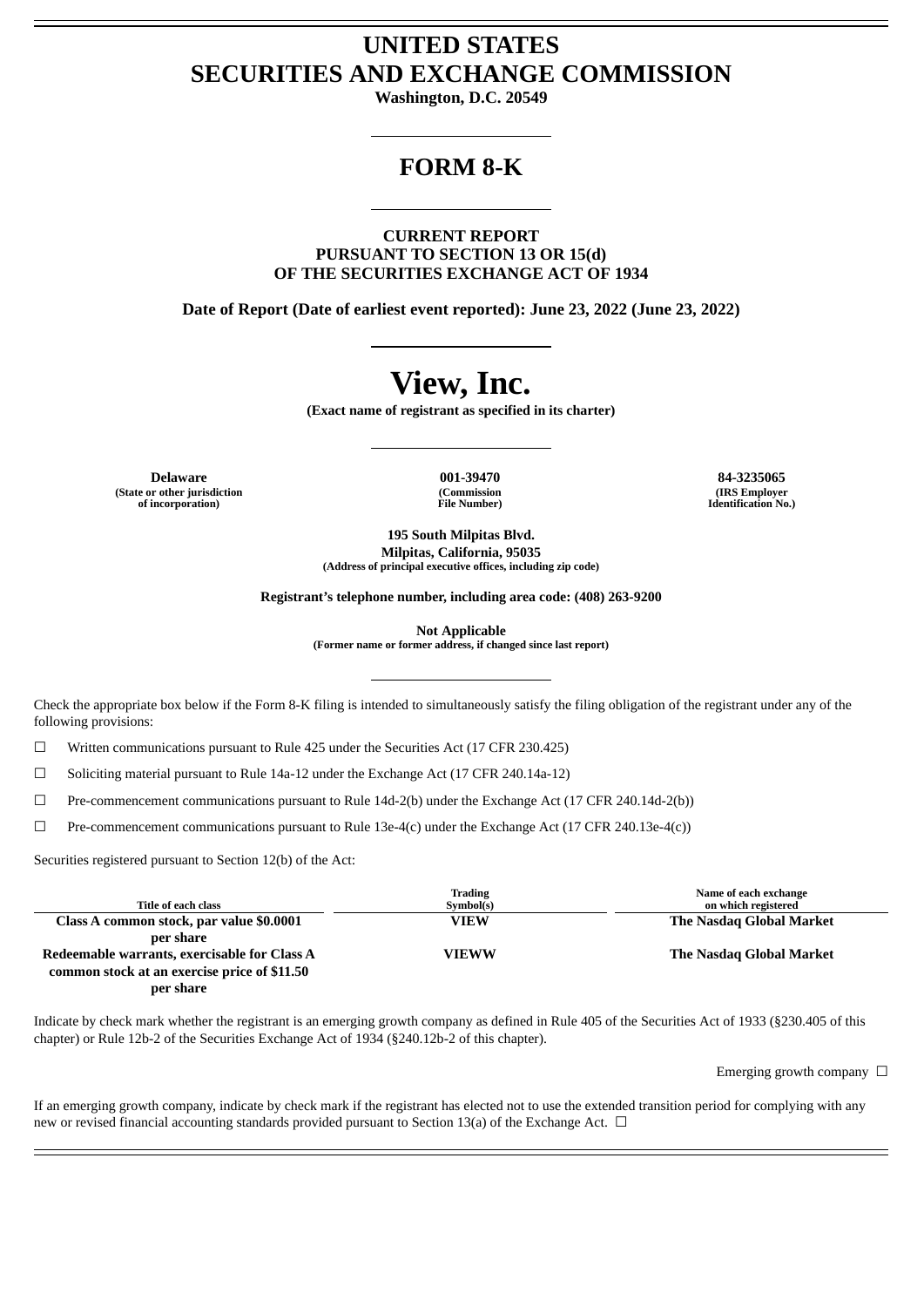#### **Item 2.02 Results of Operations and Financial Condition.**

On June 23, 2022, View, Inc. ("View") issued a press release, a copy of which is attached hereto as Exhibit 99.1 (the "Press Release"), announcing its financial results for the quarter ended March 31, 2022, and reaffirming 2022 guidance. All of the information in the Press Release is incorporated by reference herein. All such information is being furnished rather than "filed" for purposes of Section 18 of the Securities Exchange Act of 1934, as amended (the "Exchange Act"), and shall not be incorporated by reference into any filing under the Securities Act of 1933, as amended, or the Exchange Act, except as shall be expressly set forth by specific reference in such a filing.

#### **Item 7.01 Regulation FD Disclosure.**

The information disclosed under Item 2.02 of this Current Report on Form 8-K is incorporated by reference into this Item 7.01 to the extent required herein.

#### **Forward-Looking Statements**

This Current Report on Form 8-K and certain other materials View files with the U.S. Securities and Exchange Commission (the "SEC"), as well as information included in oral statements or other written statements made or to be made by View, other than statements of historical fact, contain certain forward-looking statements within the meaning of the Private Securities Litigation Reform Act of 1995, as amended. These forward-looking statements are based on current expectations, estimates, assumptions, projections, and management's beliefs, that are subject to change. There can be no assurance that these forward-looking statements will be achieved; these statements are not guarantees of future performance and are subject to certain risks, uncertainties and other factors, many of which are beyond View's control and are difficult to predict. Therefore, actual outcomes and results may differ materially from what is expressed or forecasted in such forward-looking statements. View's business is subject to a number of risks, which are described more fully in View's Annual Report on Form 10-K for the year ended December 31, 2021. Such risks include, but are not limited to, (i) View's ability to raise additional capital on acceptable terms or at all, (ii) View's ability to timely regain compliance with The Nasdaq Stock Market LLC's ("Nasdaq") continued listing standards and maintain the listing of its securities on Nasdaq, (iii) View's ability to execute on its business plans, including expected revenue growth, and (iv) the risk that View's financial results as filed in its Quarterly Report on Form 10-Q for the quarter ended March 31, 2022, may differ from the unaudited financial results presented in this communication. View undertakes no obligation to update forward-looking statements to reflect events or circumstances after the date hereof.

#### **Item 9.01 Financial Statements and Exhibits.**

(d) Exhibits.

99.1 Press [Release,](#page-3-0) dated June 23, 2022

104 Cover Page Interactive Data File (embedded within the Inline XBRL document)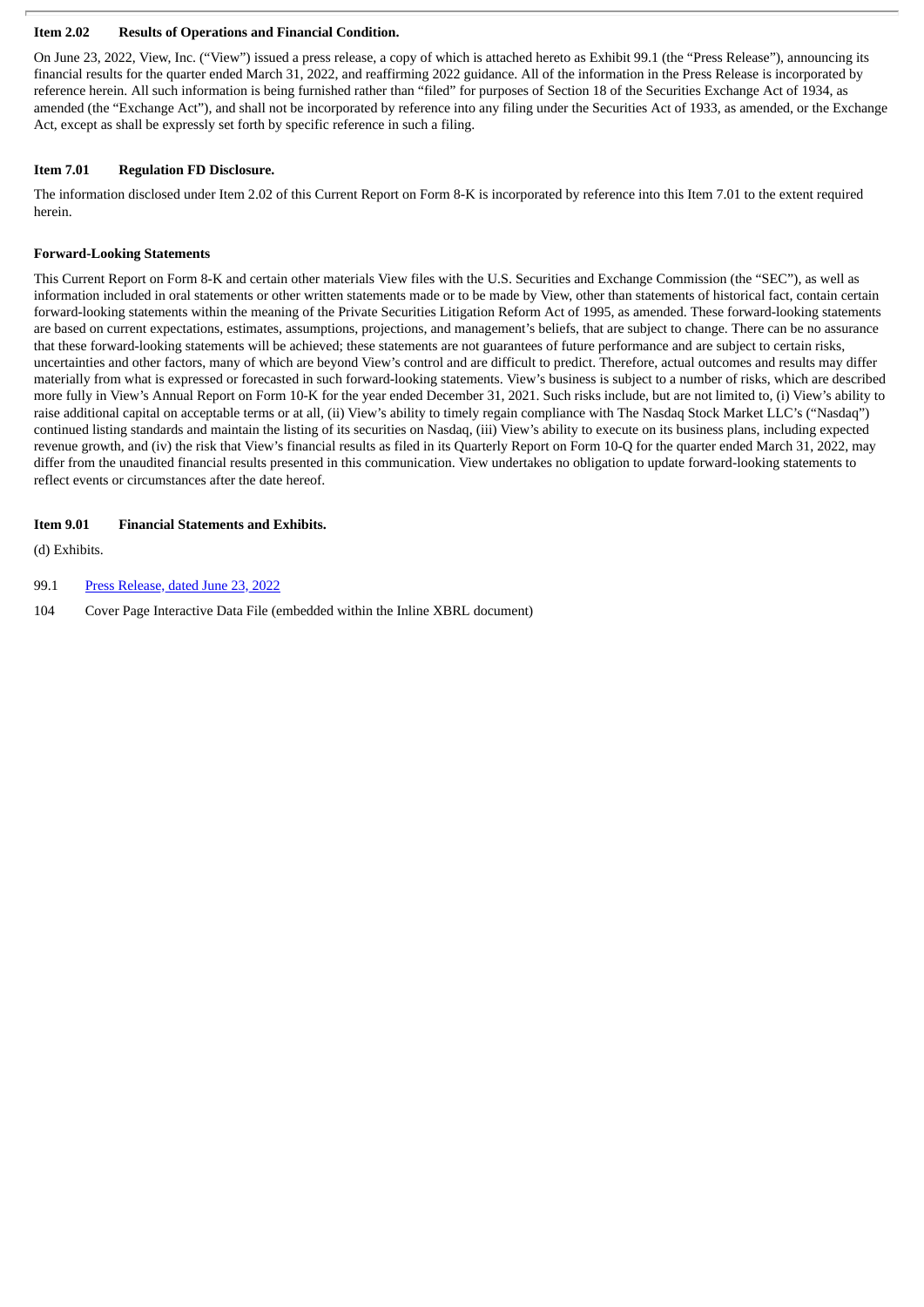**SIGNATURE**

Pursuant to the requirements of the Securities Exchange Act of 1934, the registrant has duly caused this report to be signed on its behalf by the undersigned hereunto duly authorized.

### **VIEW, INC.**

By: /s/ Bill Krause

Name: Bill Krause Title: Chief Legal Officer

Dated: June 23, 2022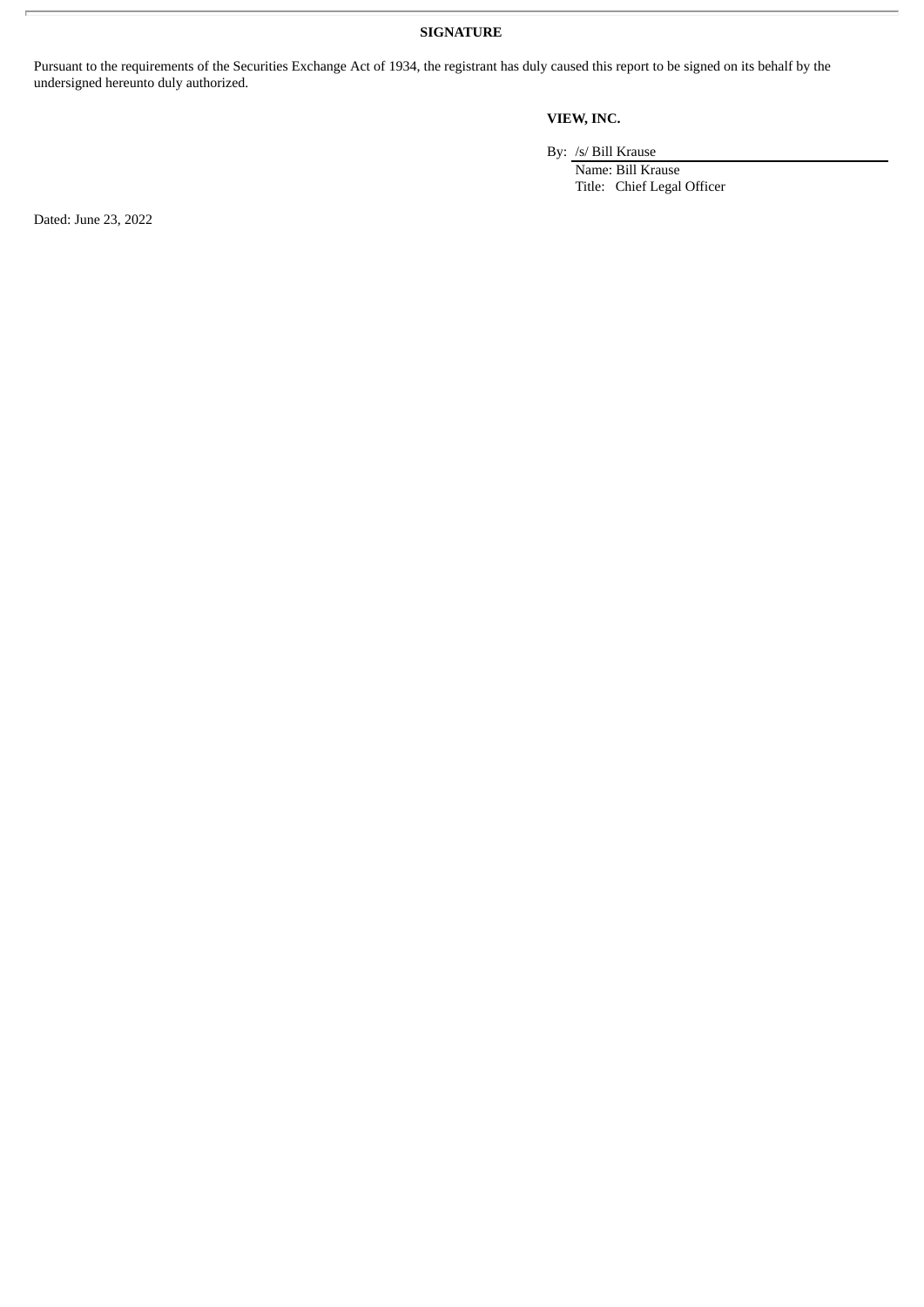

#### **View, Inc. Reports Q1 2022 Financial Results, Reaffirms Full Year 2022 Guidance**

#### <span id="page-3-0"></span>**Q1 2022 Highlights**

- Revenue of \$17 million, represents 74% year-over-year growth.
- GAAP cost of revenue of \$41 million, up 12% year-over-year.
- Major customer wins and installations in Q1 2022 include Sorrento Gateway (Healthpeak: Lifesciences), Sven (The Durst Organization: Multifamily Residential), The Eight (Skanska: Office), The Artise (Schnitzer West/Amazon: Office) and SoFA One (Nabr: Multifamily).
- Management reaffirms full year 2022 revenue guidance of \$100 million to \$110 million.

#### **Conclusion of Financial Restatement**

- View has completed 10-K and 10-Q filings for 2021, marking the completion of the Company's financial restatement.
- Upon the upcoming 10-Q filing for Q1 2022, View will have completed all necessary filings to regain compliance with Nasdaq listing requirements.
- Nasdaq has granted View until June 30, 2022 to complete these filings.

**Milpitas, CA, June 23, 2022:** View, Inc. (Nasdaq: VIEW, "View" or the "Company"), a leader in smart building platforms and technologies, today announced financial results for Q1 2022.

"We are pleased to announce our Q1 2022 results today which show continued momentum in driving industry adoption of smart glass. The first quarter represented more than 70% year-over-year revenue growth and puts us on target to achieve our expected full year revenue above \$100 million for 2022," said Dr. Rao Mulpuri, CEO of View.

"We are in the early innings of industry transformation in real estate, but the trends are now impossible to ignore. 21st century consumers demand new digital experiences and expect buildings to be healthy, sustainable, and smart. View and our customers are together setting the standard for the future of real estate." said Dr. Mulpuri.

#### **Q1 2022 Results**

Q1 2022 revenue of \$17 million represents a 74% year-over-year increase from Q1 2021 driven by continued traction of the newly introduced Smart Building Platform offering and growth of Smart Building Technologies products. View completed the installation of its smart glass in several signature projects including Uplands II (office) and Sven (multifamily residential). The Company announced several notable customer wins including Sorrento Gateway (life sciences), 100 Hood Park (office), The Eight (office), The Artise (office), and Nabr (multifamily residential).

Q1 2022 cost of revenues of \$41 million represents a 12% year-over-year increase from Q1 2021 as View continues to benefit from economies of scale on higher revenues. The increase in cost of revenues was primarily driven by increased factory operating costs as the Company scaled its factory capacity in the second half of 2021 and costs associated with the Smart Building Platform, including loss accruals for new contracts, which were partially offset by lower levels of new post-installation support costs.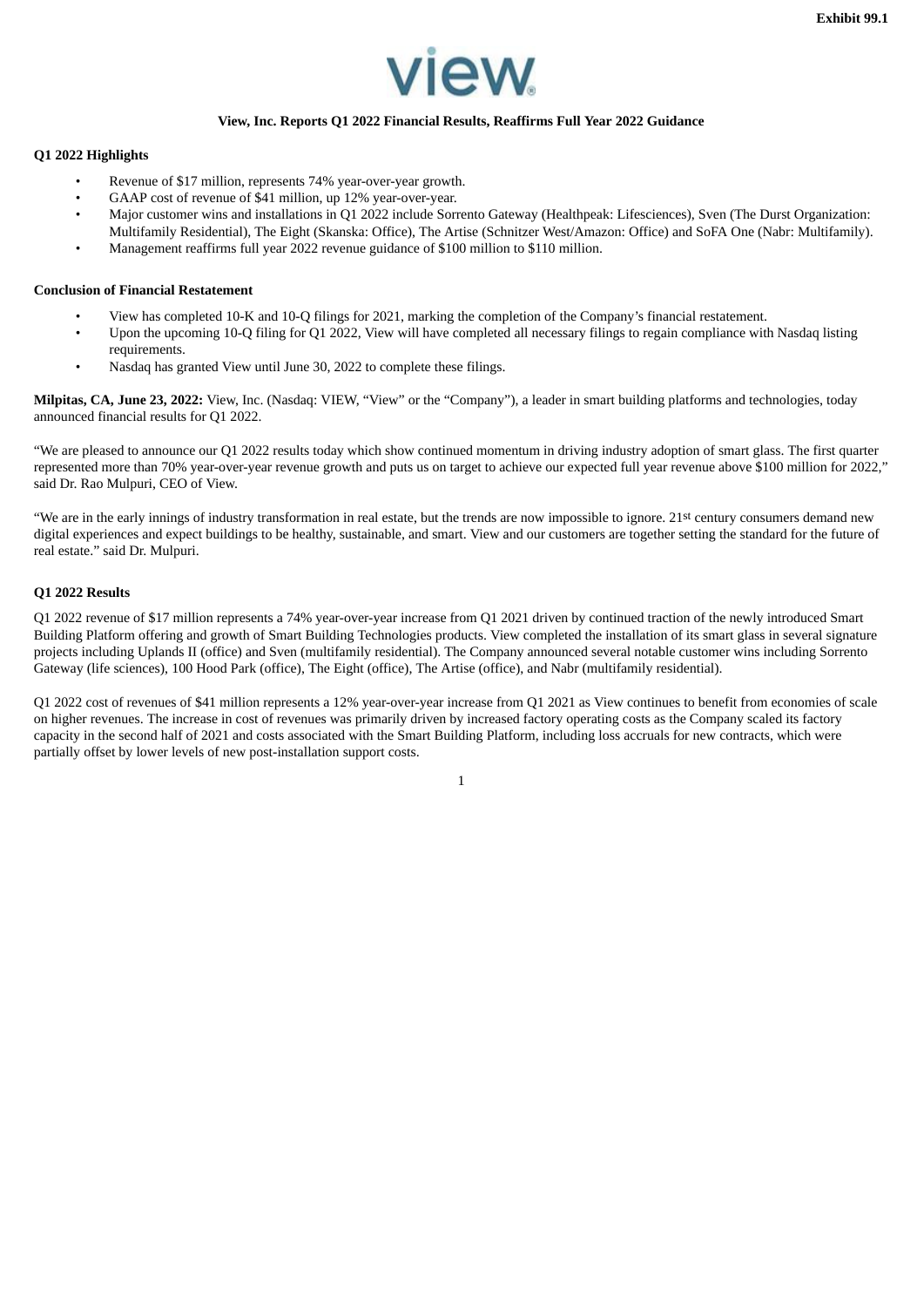View incurred \$20 million in Research and Development ("R&D") expenses in Q1 2022, an increase of \$3 million or 19% from Q1 2021. The Company incurred \$43 million in Selling, General and Administrative ("SG&A") expenses, an increase of \$21 million or 98%, from Q1 2021. The increase in SG&A expenses includes an increase in non-cash, stock-based compensation of \$8.3 million primarily relating to View's business combination completed in March 2021. The increase was also related to additional expenses in accounting, legal and consulting fees associated with the financial restatement.

#### **Full Year 2022 Outlook**

Following strong annual growth in 2021 and continued momentum in Q1 2022, the Company expects to achieve full year 2022 revenues in the range of \$100 million to \$110 million, driven by volume growth, strong ASPs, and increased contribution from its Smart Building Platform and Smart Building Technologies products.

#### **Recent Business Highlights and Key Customer Wins in Q1 2022**

On March 24, 2022, View announced (link) its smart glass has been selected at Sorrento Gateway, a five-story, 163,000 square foot life science building under development by Healthpeak Properties. Sorrento Gateway is Healthpeak and Project Management Advisors, Inc. third life science development to feature View Smart Glass, following campus-wide installations at the Boardwalk and upcoming installation at Callan Ridge in Torrey Pines, CA.

On March 16, 2022, View announced (link) its smart glass has been installed at Uplands II, a 124,000 square foot office building developed by Drawbridge Realty in Southwest Austin, TX.

On February 15, 2022, View announced (link) its smart glass has been selected at 100 Hood Park Drive, a seven-story spec office and laboratory building in Charlestown, Boston. Trademark Partners is transforming the former H.P. Hood Dairy Plant into an urban campus with office and laboratory workspaces, modern residences, and street-level retail. View Smart Glass is expected to be installed in all office buildings in Hood Park as the extensive campus continues to be developed.

On February 2, 2022, View announced (link) its smart glass has been installed at Sven, a 67-story, 958-unit luxury multifamily skyscraper in Long Island City by The Durst Organization. Standing at 755 feet and offering nearly one million square feet of floor space, Sven is the tallest residential building in North America to feature smart glass. This is Durst's third building to feature View Smart Glass, following 825 Third Avenue and 1155 Avenue of the Americas.

On January 25, 2022, View announced (link) its smart glass was selected by global construction and development leader Skanska to be featured in The Eight, a high-rise office tower and one of the first buildings in the Bellevue Central Business District to feature smart glass. The Eight is a 25-story, 541,000 square foot commercial office tower.

On January 13, 2022, View announced (link) its smart glass was selected for The Artise, a 605,000 square foot office building in Bellevue, Washington. The building has been entirely preleased to Amazon. The Artise is Schnitzer West's third project with View, following Denver's The Current, River North and Civica Cherry Creek.

On January 5, 2022, View announced (link) a partnership with home design company Nabr and View Smart Glass will be installed in SoFA One in San Jose. Nabr is a first-of-its-kind "design living" company co-founded by world-renowned architect Bjarke Ingels and leading development professionals Roni Bahar and Nicholas Chim.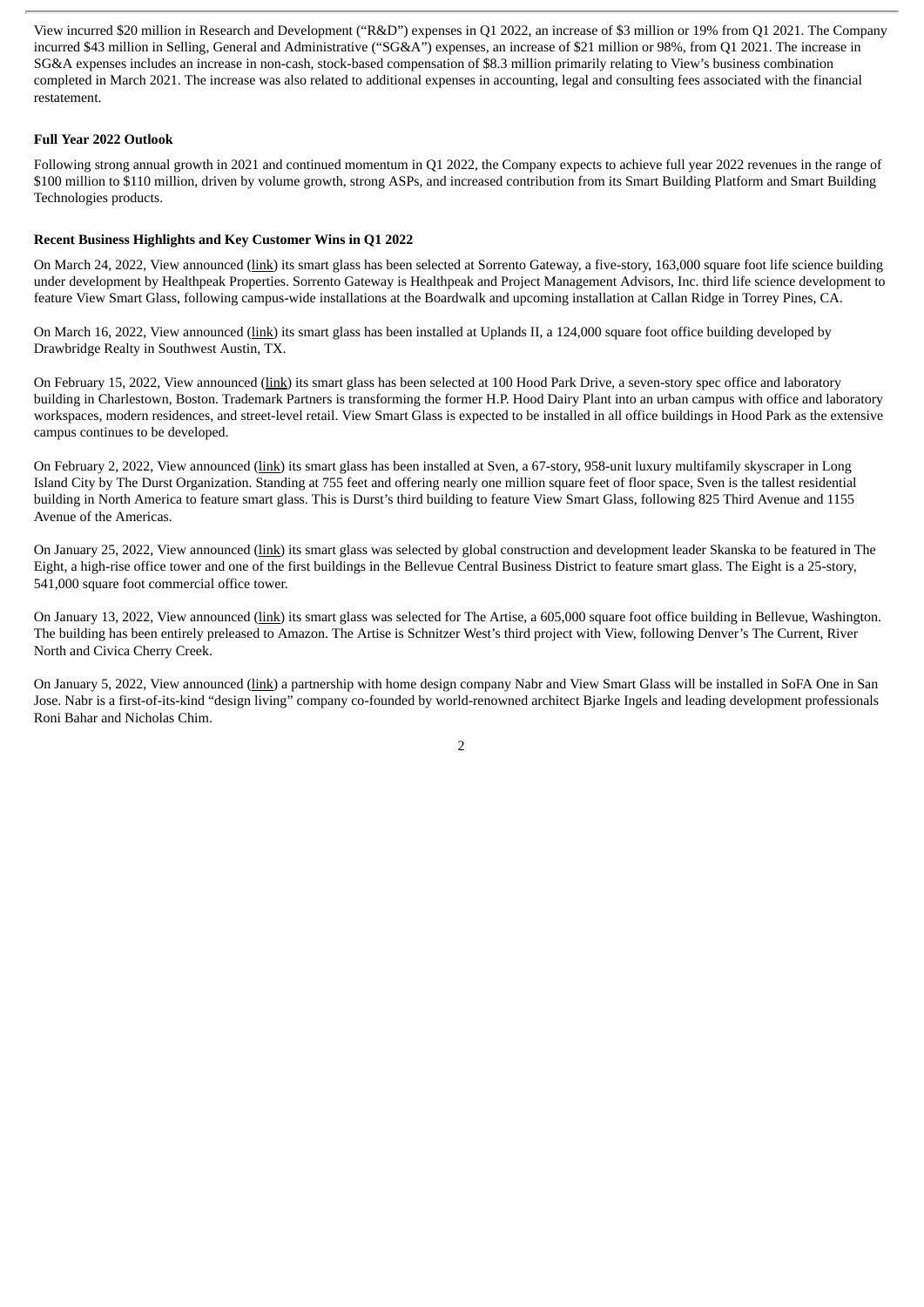#### **Conference Call and Webcast Details**

View will host a conference call to discuss its results at 8:00 a.m. Pacific Time / 11:00 a.m. Eastern Time on Thursday, June 23rd, 2022. The live webcast of the call can be accessed at the View Investor Relations website at https://investors.view.com, along with the Company's earnings press release.

The U.S. dial-in for the call is 1-877-524-8416 (1-412-902-1028 for non-U.S. callers). Callers should ask to join the View, Inc. call. A replay of the conference call will be available for 1 week after the call, while an archived version of the webcast will be available on the View Investor Relations website for 90 days. The U.S. dial-in for the conference call replay is 1-877-660-6853 (1-201-612-7415 for non-U.S. callers). The replay access code is 13730705.

#### **Forward-Looking Statements**

This press release and certain materials View files with the U.S. Securities and Exchange Commission (the "SEC"), as well as information included in oral statements or other written statements made or to be made by View, other than statements of historical fact, contain certain forward-looking statements within the meaning of the Private Securities Litigation Reform Act of 1995, as amended. These forward-looking statements are based on current expectations, estimates, assumptions, projections, and management's beliefs, that are subject to change. There can be no assurance that these forward-looking statements will be achieved; these statements are not guarantees of future performance and are subject to certain risks, uncertainties, and other factors, many of which are beyond View's control and are difficult to predict. Therefore, actual outcomes and results may differ materially from what is expressed or forecasted in such forward-looking statements. View's business is subject to a number of risks, which are described more fully in View's Annual Report on Form 10-K for the year ended December 31, 2021. Such risks include, but are not limited to, (i) View's ability to raise additional capital on acceptable terms or at all, (ii) View's ability to timely regain compliance with The Nasdaq Stock Market LLC's ("Nasdaq") continued listing standards and maintain the listing of its securities on Nasdaq, (iii) View's ability to execute on its business plans, including expected revenue growth, and (iv) the risk that View's financial results as filed in its Quarterly Report on Form 10-Q for the quarter ended March 31, 2022 may differ from the unaudited financial results presented in this communication. View undertakes no obligation to update forward-looking statements to reflect events or circumstances after the date hereof.

#### **Financial Information; Non-GAAP Financial Measures**

The financial information and data contained in this press release is unaudited and does not conform to Regulation S-X. Accordingly, such information and data may not be included in, may be adjusted in or may be presented differently in, the Quarterly Report on Form 10-Q to be filed by View. This press release contains certain financial information and data that was not prepared in accordance with United States generally accepted accounting principles ("GAAP"), including non-GAAP cost of revenues, non-GAAP research and development expense, non-GAAP selling, general and administrative expense, non-GAAP loss from operations, non-GAAP net loss, and non-GAAP adjusted EBITDA. These non-GAAP measures, and other measures that are calculated using such non-GAAP measures, are an addition to, and not a substitute for or superior to, measures of financial performance prepared in accordance with GAAP and should not be considered as an alternative to any performance measures derived in accordance with GAAP.

The Company presents these non-GAAP amounts because management believes they provide useful information to management and investors regarding certain financial and business trends relating to View's financial condition and results of operations, and they assist management and investors in comparing the Company's performance across reporting periods on a consistent basis. View's management uses these non-GAAP measures for trend analyses, for purposes of determining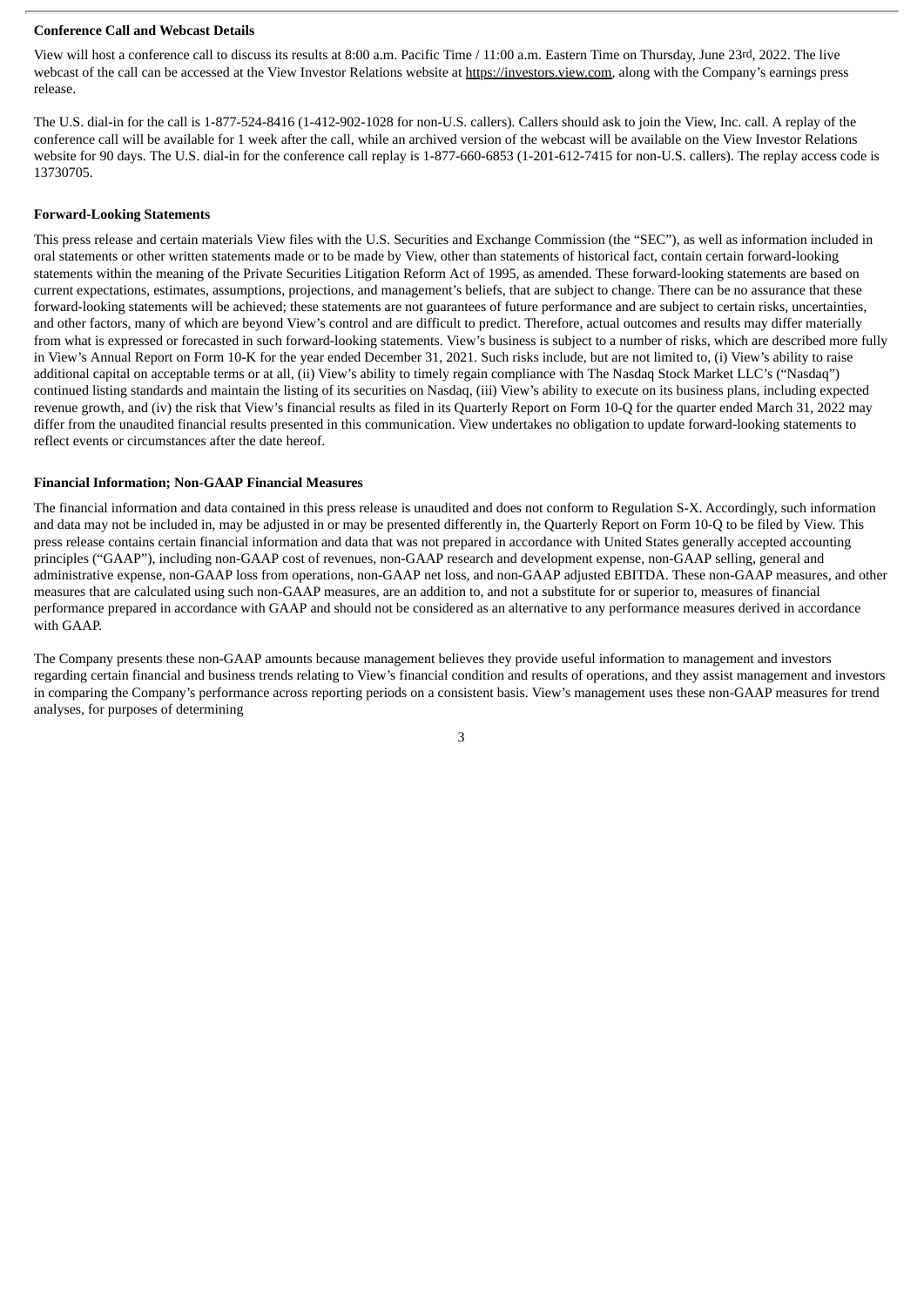management incentive compensation and for budgeting and planning purposes. View believes that the use of these non-GAAP financial measures provides an additional tool for investors to use in evaluating operating results and trends in and in comparing View's financial measures with other similar companies, many of which present similar non-GAAP financial measures to investors. View's management does not consider these non-GAAP measures in isolation or as an alternative to financial measures determined in accordance with GAAP.

However, there are a number of limitations related to the use of these non-GAAP measures and their nearest GAAP equivalents. For example, other companies may calculate non-GAAP measures differently, or may use other measures to calculate their financial performance, and therefore View's non-GAAP measures may not be directly comparable to similarly-titled measures of other companies.

Reconciliations from GAAP to non-GAAP results is included in the financial statements contained in this release.

#### **About View**

View delivers optimal human experiences in buildings. We started by revolutionizing something that hadn't changed for centuries—the simple window —and in so doing, built the only complete, modular, cloud-native platform to deliver on the promise of smart buildings. View transforms buildings into responsive environments that continuously adjust to meet human needs for natural light, connection to nature, fresh air, and comfortable temperatures while improving energy efficiency and increasing profits for building owners and their tenants. View is installed in offices, apartments, schools, hospitals, airports, and hotels. Learn more at www.view.com.

4

#### **For further information:**

**Investors:** Samuel Meehan View, Inc. IR@View.com 408-493-1358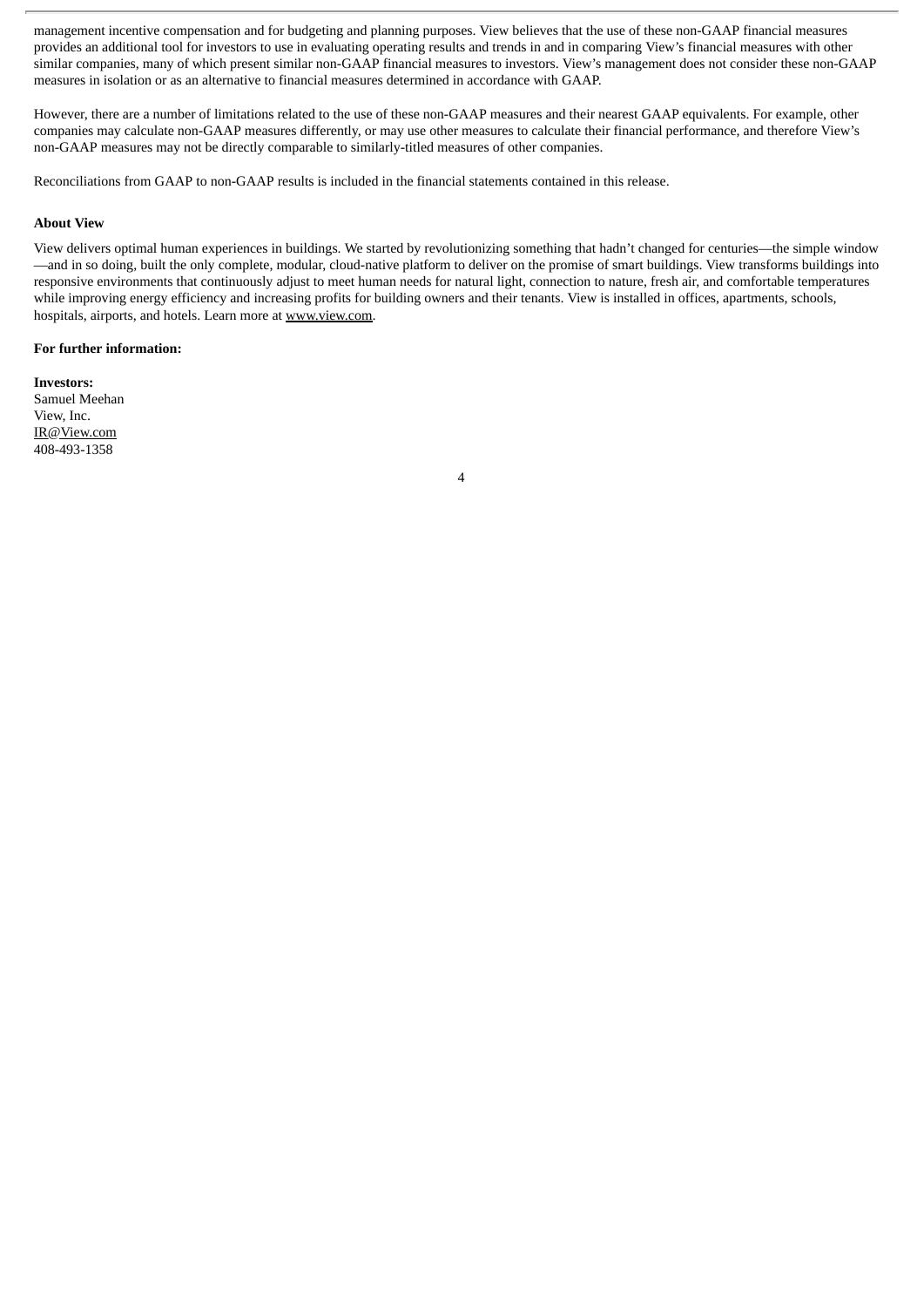#### **VIEW, INC. Condensed Consolidated Statements of Comprehensive Loss** (unaudited) (in thousands, except share and per share data)

|                                                                                      | Q1 2022      | Q1 2021         |
|--------------------------------------------------------------------------------------|--------------|-----------------|
| Revenue                                                                              | \$<br>17,012 | \$<br>9,769     |
| Costs and expenses:                                                                  |              |                 |
| Cost of revenue                                                                      | 40,562       | 36,179          |
| Research and development                                                             | 19,695       | 16,570          |
| Selling, general, and administrative                                                 | 42,959       | 21,700          |
| Total costs and expenses                                                             | 103,216      | 74,449          |
| Loss from operations                                                                 | (86, 204)    | (64, 680)       |
| Interest and other expense (income), net                                             |              |                 |
| Interest expense, net                                                                | 197          | 5,303           |
| Other expense, net                                                                   | 328          | 1,442           |
| Gain on fair value change, net                                                       | (4,381)      | (7, 413)        |
| Loss on extinguishment of debt                                                       |              | 10,018          |
| Interest and other expense (income), net                                             | (3,856)      | 9,350           |
| Loss before provision of income taxes                                                | (82, 348)    | (74,030)        |
| Provision for income taxes                                                           | 24           |                 |
| Net and comprehensive loss                                                           | (82, 372)    | \$<br>(74, 035) |
| Net loss per share, basic and diluted                                                | (0.38)       | (1.33)          |
| Weighted-average shares used in calculation of net loss per share, basic and diluted | 214,232,210  | 55,500,398      |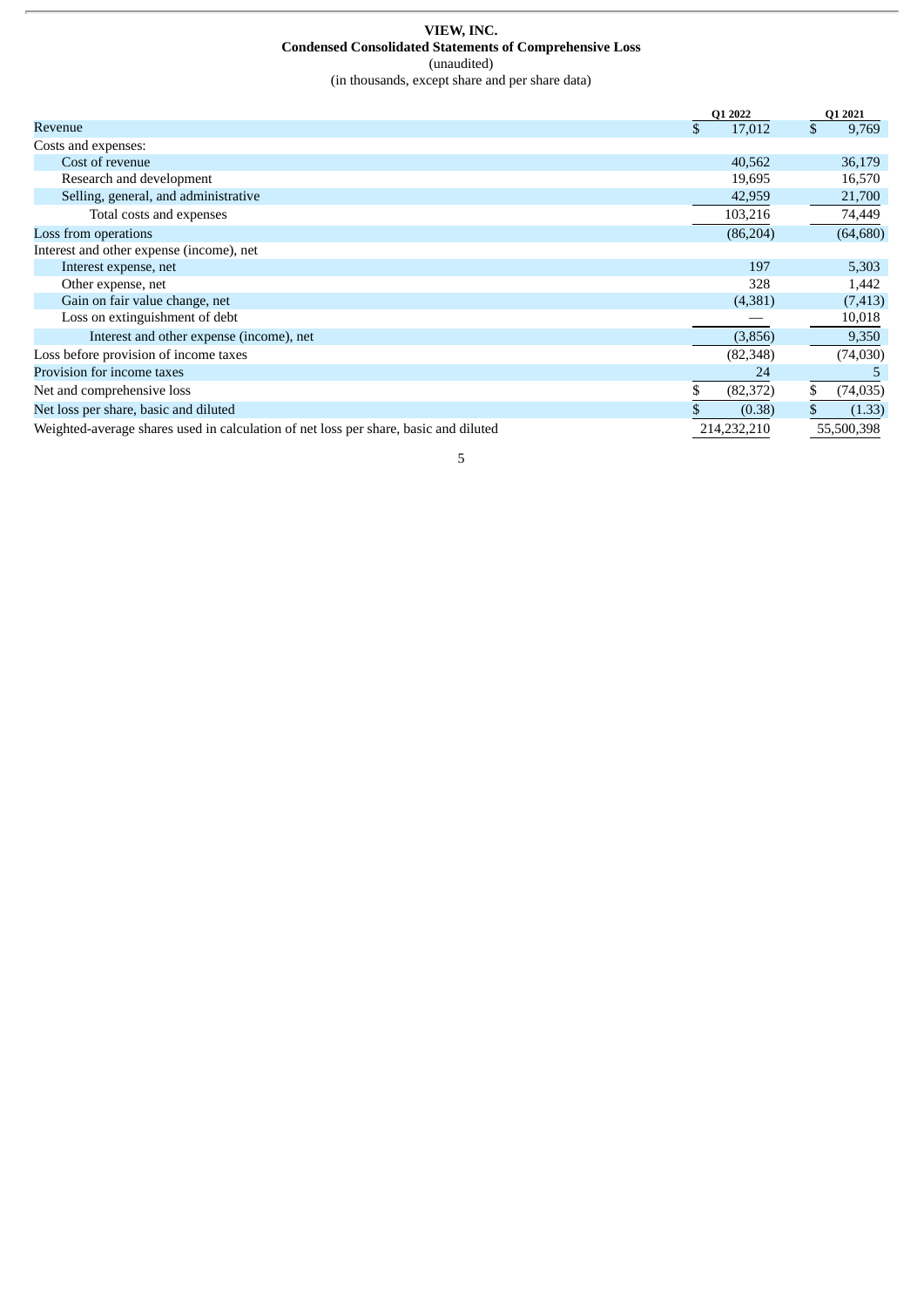#### **VIEW, INC. Condensed Consolidated Balance Sheets** (unaudited) (in thousands)

|                                                       | March 31,<br>2022      | December 31,<br>2021 |
|-------------------------------------------------------|------------------------|----------------------|
| <b>Assets</b>                                         |                        |                      |
| <b>Current assets</b>                                 |                        |                      |
| Cash and cash equivalents                             | \$<br>200,532          | 281,081<br>\$        |
| Accounts receivable, net of allowances                | 29,940                 | 30,605               |
| Inventories                                           | 13,807                 | 10,267               |
| Prepaid expenses and other current assets             | 21,059                 | 21,579               |
| Total current assets                                  | 265,338                | 343,532              |
| Property and equipment, net                           | 265,736                | 268,401              |
| <b>Restricted cash</b>                                | 16,466                 | 16,462               |
| Right-of-use assets                                   | 20,515                 | 21,178               |
| Other assets                                          | 26,087                 | 29,493               |
| <b>Total assets</b>                                   | \$<br>594,142          | \$<br>679,066        |
| <b>Liabilities and Stockholders' Equity (Deficit)</b> |                        |                      |
| <b>Current liabilities</b>                            |                        |                      |
| Accounts payable                                      | $\mathbb{S}$<br>17,361 | \$<br>24,186         |
| Accrued expenses and other current liabilities        | 59,762                 | 59,456               |
| Accrued compensation                                  | 10,209                 | 9,508                |
| Deferred revenue                                      | 8,998                  | 11,460               |
| <b>Total current liabilities</b>                      | 96,330                 | 104,610              |
| Debt, non-current                                     | 13,960                 | 13,960               |
| Sponsor earn-out liability                            | 3,331                  | 7,624                |
| Lease liabilities                                     | 22,187                 | 22,997               |
| Other liabilities                                     | 43,900                 | 50,537               |
| <b>Total liabilities</b>                              | 179,708                | 199,728              |
| Stockholders' equity (deficit):                       |                        |                      |
| Common stock                                          | 22                     | 22                   |
| Additional paid-in capital                            | 2,754,115              | 2,736,647            |
| Accumulated deficit                                   | (2,339,703)            | (2,257,331)          |
| Total stockholders' equity (deficit)                  | 414,434                | 479,338              |
| Total liabilities and stockholders' equity (deficit)  | \$<br>594,142          | \$<br>679,066        |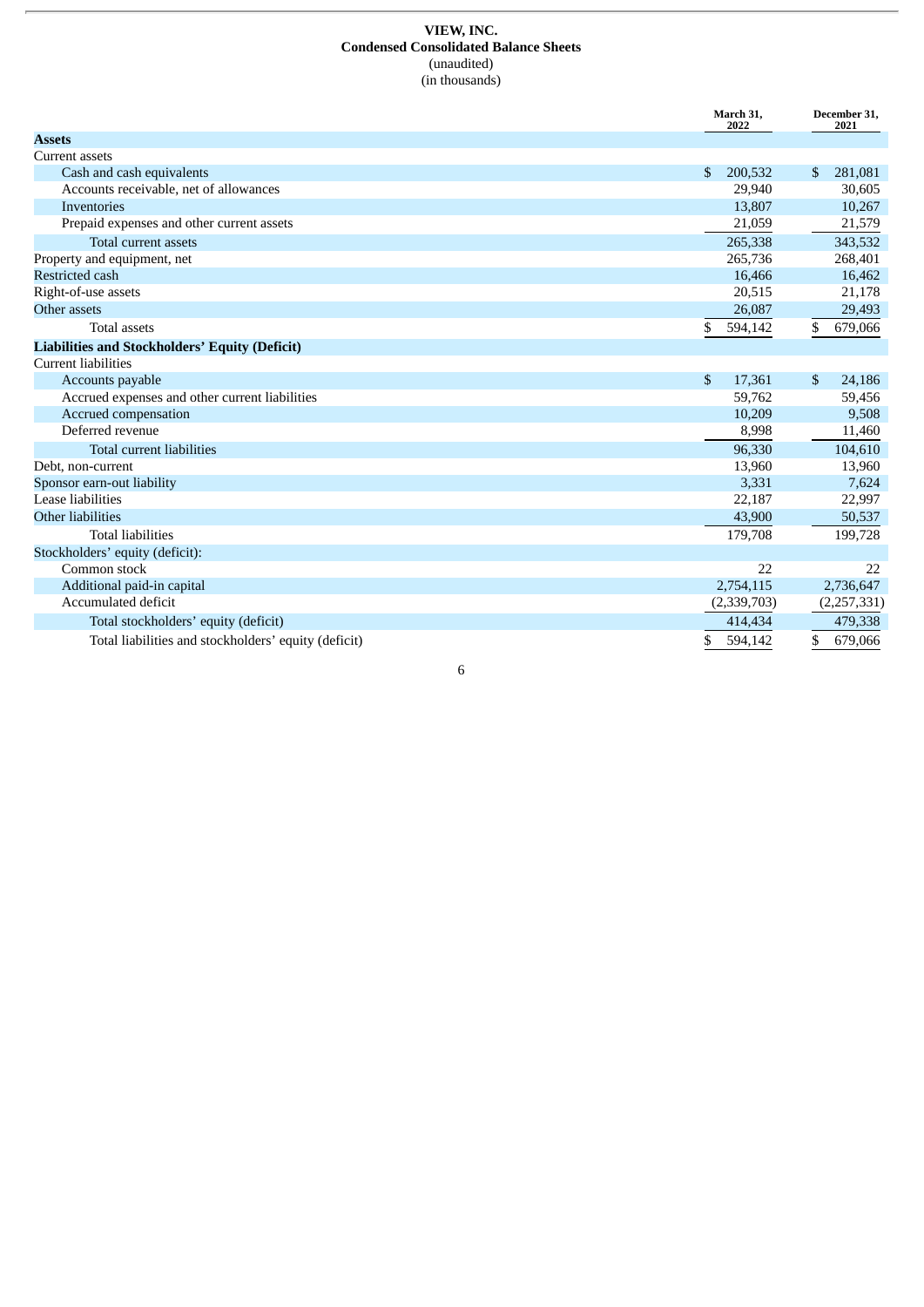#### **VIEW, INC. Condensed Consolidated Statements of Cash Flow** (unaudited) (in thousands)

|                                                                                                | Q1 2022                                   | Q1 2021         |
|------------------------------------------------------------------------------------------------|-------------------------------------------|-----------------|
| Cash flows from operating activities:                                                          |                                           |                 |
| Net loss                                                                                       | \$ (82, 372)                              | \$<br>(74, 035) |
| Adjustments to reconcile net loss to net cash used in operating activities:                    |                                           |                 |
| Depreciation and amortization                                                                  | 5,951                                     | 7,029           |
| Loss on extinguishment of debt                                                                 |                                           | 10,018          |
| Gain on fair value change, net                                                                 | (4, 381)                                  | (7, 413)        |
| Stock-based compensation                                                                       | 17,468                                    | 10,463          |
| Other                                                                                          | 329                                       | 488             |
| Changes in operating assets and liabilities                                                    |                                           |                 |
| Accounts receivable                                                                            | 665                                       | 166             |
| Inventories                                                                                    | (3,540)                                   | (651)           |
| Prepaid expenses and other current assets                                                      | 520                                       | 143             |
| Other assets                                                                                   | 1,914                                     | 32              |
| Accounts payable                                                                               | (896)                                     | (4,685)         |
| Deferred revenue                                                                               | (2,462)                                   | 1,571           |
| Accrued compensation                                                                           | 701                                       | (439)           |
| Accrued expenses and other liabilities                                                         | (5,171)                                   | (13, 025)       |
| Net cash used in operating activities                                                          | (71, 274)                                 | (70, 338)       |
| Cash flows from investing activities:                                                          |                                           |                 |
| Purchases of property and equipment                                                            | (9,137)                                   | (2,679)         |
| Net cash used in investing activities                                                          | (9, 137)                                  | (2,679)         |
| Cash flows from financing activities:                                                          |                                           |                 |
| Repayment of revolving debt facility                                                           | $\qquad \qquad -$                         | (257, 454)      |
| Payments of obligations under finance leases                                                   | (134)                                     | (212)           |
| Proceeds from issuance of common stock upon exercise of stock options                          |                                           | 382             |
| Proceeds from reverse recapitalization and PIPE financing                                      |                                           | 815,184         |
| Payment of transaction costs related to reverse recapitalization                               | $\qquad \qquad \overline{\qquad \qquad }$ | (41, 655)       |
| Net cash provided by (used in) financing activities                                            | (134)                                     | 516,245         |
| Net (decrease) increase in cash, cash equivalents and restricted cash                          | (80, 545)                                 | 443,228         |
| Cash, cash equivalents, and restricted cash, beginning of period                               | 297,543                                   | 74,693          |
| Cash, cash equivalents, and restricted cash, end of period                                     | \$216,998                                 | 517,921<br>\$   |
| Supplemental disclosure of cash flow information:                                              |                                           |                 |
| Cash paid for interest                                                                         | \$<br>21                                  | \$<br>19,329    |
| Non-cash investing and financing activities:                                                   |                                           |                 |
| Conversion of redeemable convertible preferred stock to common stock                           | \$                                        | \$1,812,678     |
| Conversion of redeemable convertible preferred stock warrants to common stock warrants         | \$                                        | \$<br>7,267     |
| Common stock issued in exchange for services associated with the reverse recapitalization      | \$                                        | \$<br>7,500     |
| Change in accounts payable and other liabilities related to purchase of property and equipment | (7, 344)                                  | \$<br>(967)     |